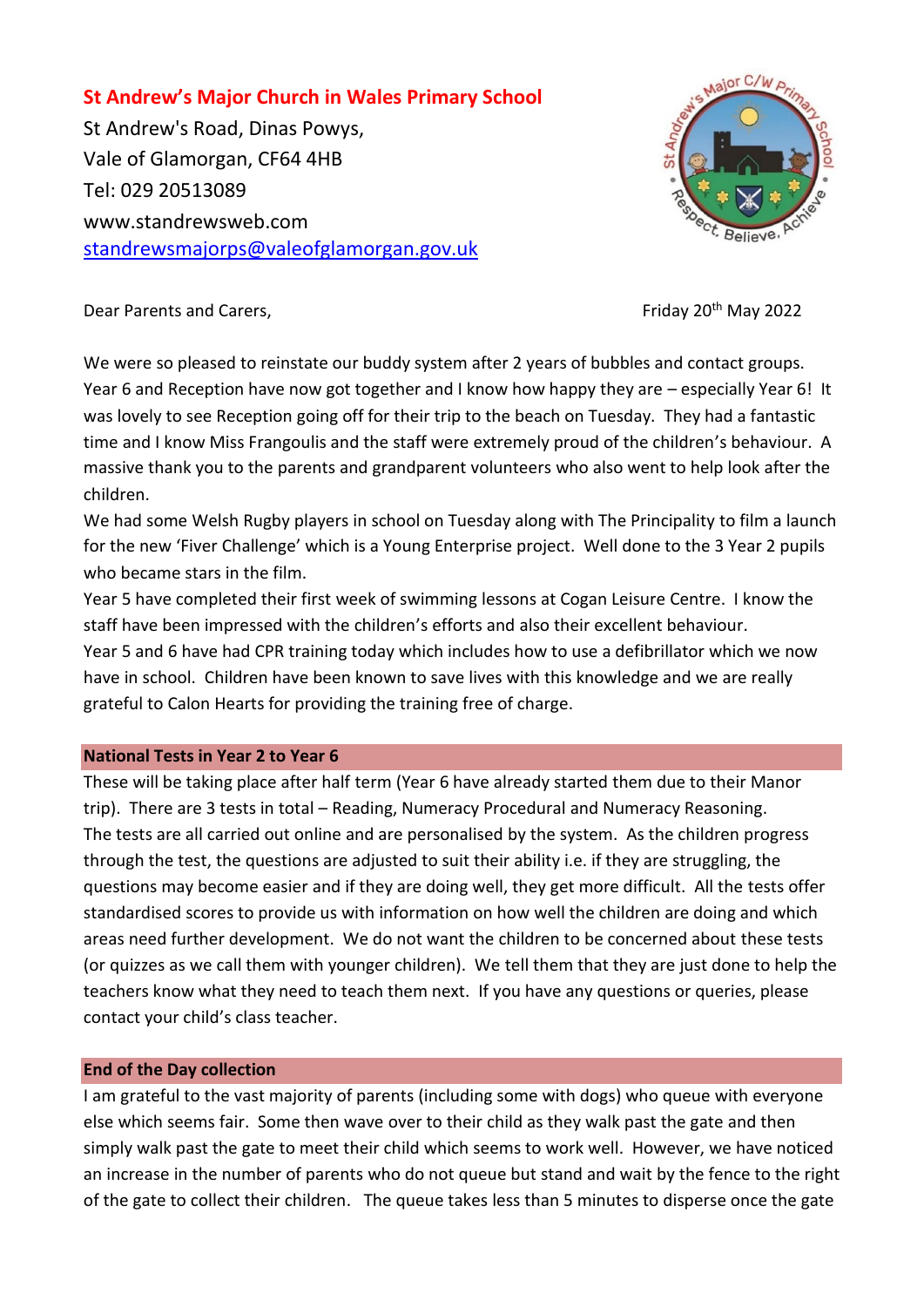is open and I therefore politely ask that all parents queue. Please note, we do not need to stick to any form of social distancing when queuing.

### **Christian Aid Week**

In Worship this week, I shared the stories of families from Zimbabwe and their struggles to farm due to the impact of climate change. We discussed how wealthier countries like ours are the ones creating most of global warming and yet the poorest countries are the ones who suffer. Christian Aid supports those who wish to retrain in order to work and support their families. Your child should bring home a Christian Aid envelope today and I hope you will be able to donate something to this worthy cause. You can increase your donation by completing the gift aid slip (if you are a UK tax payer). Many thanks to everyone.

### **Jubilee Celebration**

Next Friday, we will celebrate the Platinum Jubilee as an end of half term treat. We will walk down to St Peter's first thing in the morning so please ensure your child is not late and that they have a coat. Father Andrew will be leading a service to welcome the school back to church and to say a prayer for The Queen. (I am sorry to disappoint but there will not be space for us to invite parents to church.) We will then return to school for a picnic on the field. The children can either bring their own packed lunch or can opt for a hot dog grab bag. Please note, there will be no hot dinners on this day. There will also be a few special treats which will be a surprise for the children.

Please note, there will be no Y5 swimming on this day. Y5/6 well-being day will be on Thursday so all pupils will be expected to be in uniform for the Jubilee day please. There is no morning nursery session – all Nursery pupils are to come at 12:40 – 3:10.

| <b>Upcoming dates (all on the PING)</b>      |                                                                                     |  |
|----------------------------------------------|-------------------------------------------------------------------------------------|--|
| <b>ADDED EVENTS IN RED</b>                   |                                                                                     |  |
| $23^{\text{rd}}$ to $26^{\text{th}}$ May     | Year 5 Swimming continues                                                           |  |
| $25th$ May                                   | Y3 trip to Techniquest                                                              |  |
| 27 <sup>th</sup> May                         | Jubilee Celebration (All Nursery pupils will come to school for the afternoon only) |  |
| 30 <sup>th</sup> May to 3 <sup>rd</sup> June | Half term break                                                                     |  |
| 7 <sup>th</sup> June                         | <b>Class Photos</b>                                                                 |  |
| 14 <sup>th</sup> June                        | Stanwell transition day                                                             |  |
| 16 <sup>th</sup> June                        | Year 2 and Year 4 visit to Llandaff Cathedral                                       |  |
| 17 <sup>th</sup> June                        | <b>INSET day</b>                                                                    |  |
| 20 <sup>th</sup> to 24 <sup>th</sup> June    | Year 6 Manor Adventure Residential                                                  |  |
| 29 <sup>th</sup> June                        | Nursery Sports Day (Parents Welcome)                                                |  |
| 29 <sup>th</sup> June                        | <b>St Cyres Transition Day</b>                                                      |  |
| 30 <sup>th</sup> June                        | Sports Day (Rec-Y2 morning / Y3-Y6 afternoon) Parents are welcome                   |  |
| $1st$ July                                   | Nursery and Reception Induction (No Nursery sessions for current Nursery)           |  |
| $1st$ July                                   | Year 5 visit to Saint Richard Gwyn School                                           |  |
| 4 <sup>th</sup> July                         | <b>Reserve Nursery Sports Day</b>                                                   |  |
| 5 <sup>th</sup> July                         | Reserve Sports Day                                                                  |  |
| $12th$ July                                  | Year 5 trip to Llandegfedd                                                          |  |
| $13th$ July                                  | Year 3 and 4 trip to Porthkerry                                                     |  |